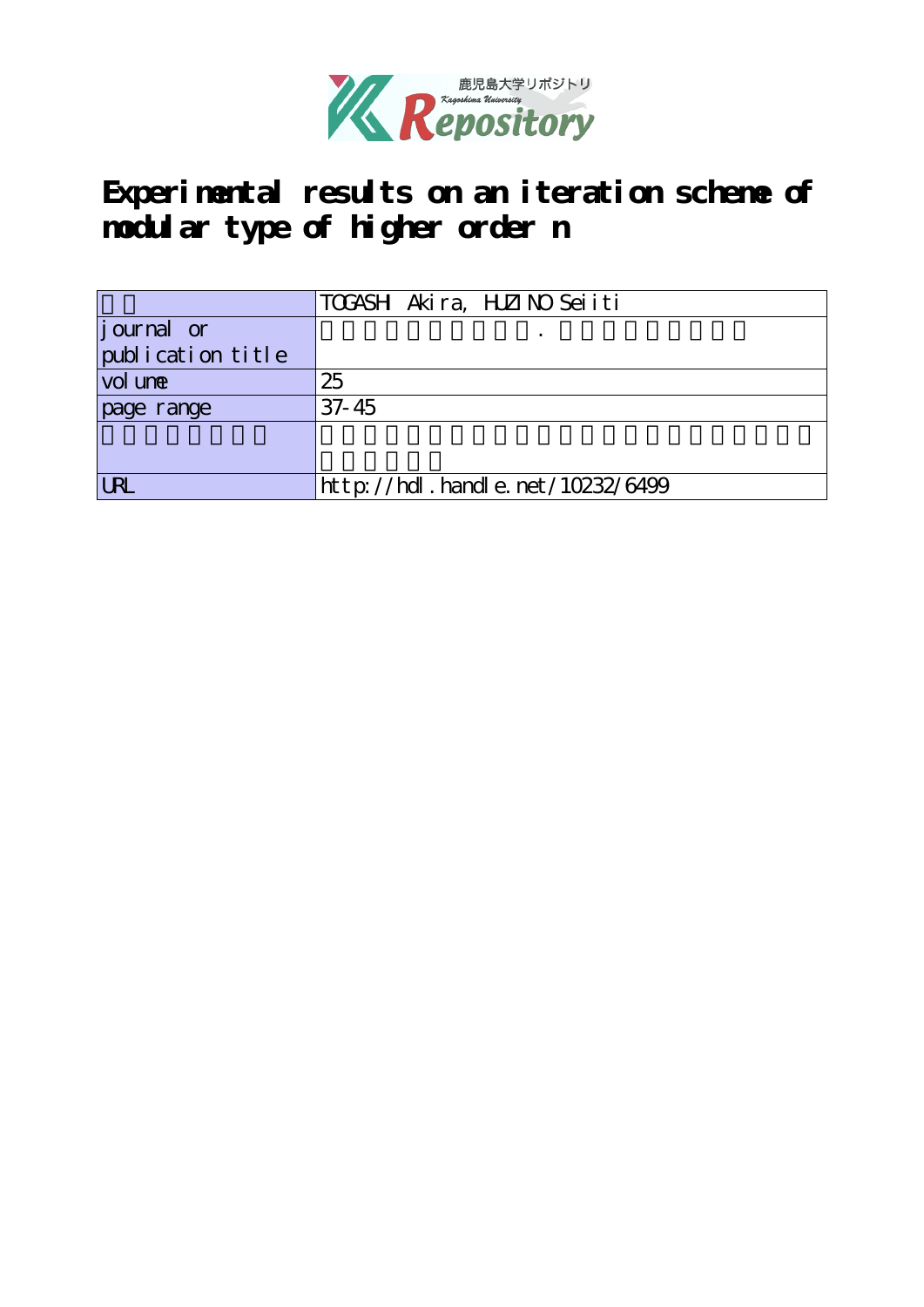**Experimental results on an iteration scheme of modular type of higher order n**

|                     | TOGASH Akira, HZINO Seiiti               |
|---------------------|------------------------------------------|
| journal or          |                                          |
| [publication title] |                                          |
| vol une             | 25                                       |
| page range          | $37 - 45$                                |
|                     |                                          |
|                     |                                          |
| <b>LRL</b>          | $http://hdl. handle. net/10232/00004008$ |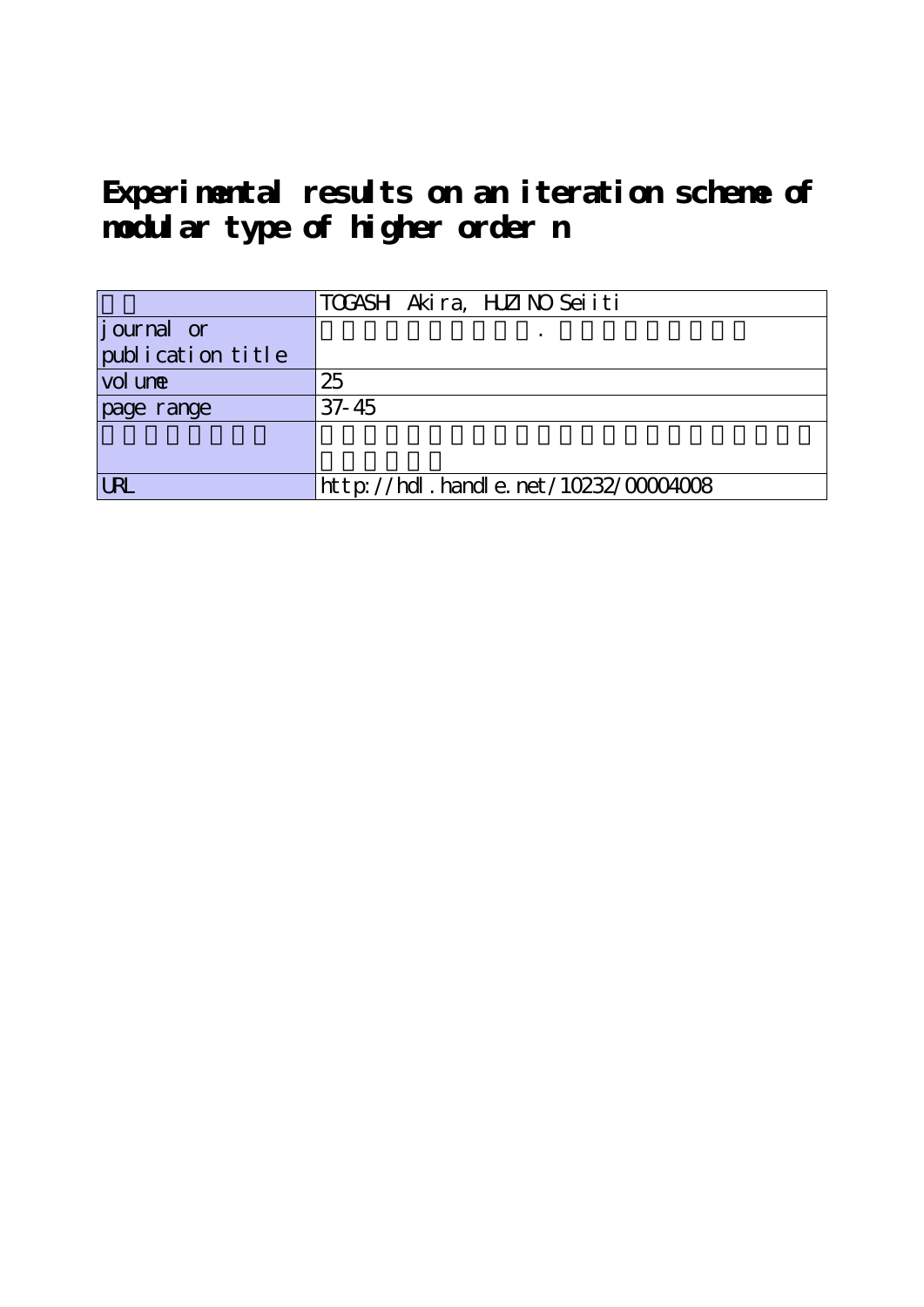# Experimental results on an iteration scheme of modular type of higher order  $n$

Seiiti HUZINO<sup>1)</sup> and Akira TOGASHI<sup>2)</sup>

(Received September 10, 1992)

#### Abstract

In [l] we have introduced an iteration scheme of modular type of higher order, and have shown the characteristics of schemes. In this paper some examples of the schemes are presented, and some relations induced from the examples are proved.

Key word : discrete dynamical system, finite graph, iteration process, limit cycle.

#### 1. Examples of iteration schemes of modular type of higher order.

See [1] for notations and definitions. Let us show some examples of iteration schemes of modular type of higher order.

First we shall consider the schemes

$$
\mathbf{P}_{2,50,(1,0,k)} = \langle \mathbf{Z}_{50}, f \rangle \quad (k=0,1,2,3,4,5).
$$

where f is a function from  $\mathbf{Z}_{50}$  into itself defined by

$$
f(x)=x^2+k \mod 50 \ (x\in \mathbb{Z}_{50}) \ (k=0,1,2,3,4,5).
$$

The iteration graphs of the schemes are shown in appendix 1. (a)  $\sim$  (f). Depending on the values of  $k$ , the graphs are changed variously.

Next we consider the iteration graph of the scheme  $P_{2,150,(1,0,1)}$ , the iteration graph of which is shown in appendix 2.

From these examples we can induce the following relations:

**Proposition 1.1.** Let f be a function from  $\mathbf{Z}_m$  into itself defined by

 $f(x)=x^2+k \mod m \ (x\in\mathbb{Z}_m),$ 

where k is a given element in  $\mathbb{Z}_m$ . Then for each non-zero c in  $\mathbb{Z}_m$ , we have

 $f(c) = f(m-c)$ .

Proof. Obvious.

<sup>1}</sup>Fukuoka College, Tokai Univ. Japan

 $^{2)}$ Dept. of Math, Kagoshima Univ. Japan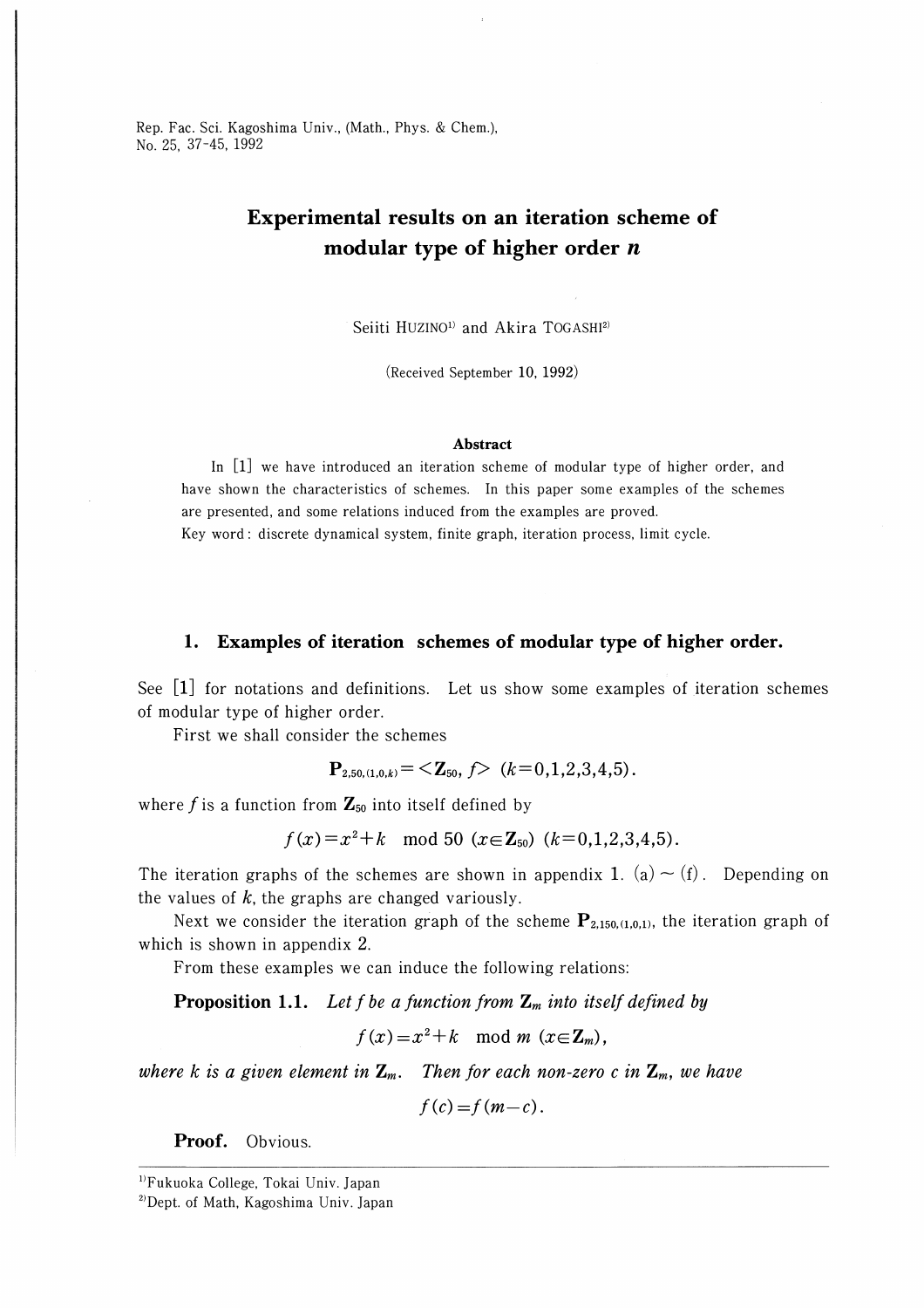Corollary 1.2. We have the same result for

$$
f(x) = ax^2 + b \mod m \ (x \in \mathbb{Z}_m),
$$

where  $a \neq 0$  and b are elements in  $\mathbf{Z}_m$ , that is,

 $f(m-c) = f(c)$  for each  $c \neq 0$ )  $\in \mathbb{Z}_m$ .

**Proposition 1.3.** Let m be a natural number satisfying the relation  $m \equiv 2 \pmod{3}$ 4), and let f be a function from  $\mathbf{Z}_m$  into itself defined by  $f(x) = x^2 + 1 \text{ mod } m$  ( $x \in \mathbf{Z}_m$ ). Then we have for each x in  $\mathbb{Z}_m$  the equality:

$$
f\left(x+\frac{m}{2} \mod m\right) = f(x) + \frac{m}{2} \mod m.
$$

Proof.

$$
f\left(x+\frac{m}{2} \mod m\right) = \left(x+\frac{m}{2}\right)^2 + 1 \mod m
$$
  
=  $x^2 + mx + \frac{m^2}{2} + 1 \mod m$ 

$$
=f(x)+\frac{m^2}{4}
$$
 mod m

From the relation  $m \equiv 2 \pmod{4}$  we have

$$
4 \mid (m-2)
$$

So we have

$$
\frac{m^2}{4} \equiv \frac{m}{2} \pmod{m},
$$

since

$$
\frac{m^2}{4} - \frac{m}{2} = \frac{m-2}{4}m
$$

Thus

$$
f\left(x+\frac{m}{2} \mod m\right) = f(x) + \frac{m}{2} \mod m.
$$

 $(Q.E.D.)$ 

Next let us consider a function  $f$  from  $\mathbb{Z}_m$  into itself defined by

$$
f(x) = ax^2 + b \mod m \ (x \in \mathbb{Z}_m),
$$

where  $a \neq 0$  and b are elements in  $\mathbb{Z}_m$ . We have the following relations for the function by simple calculations: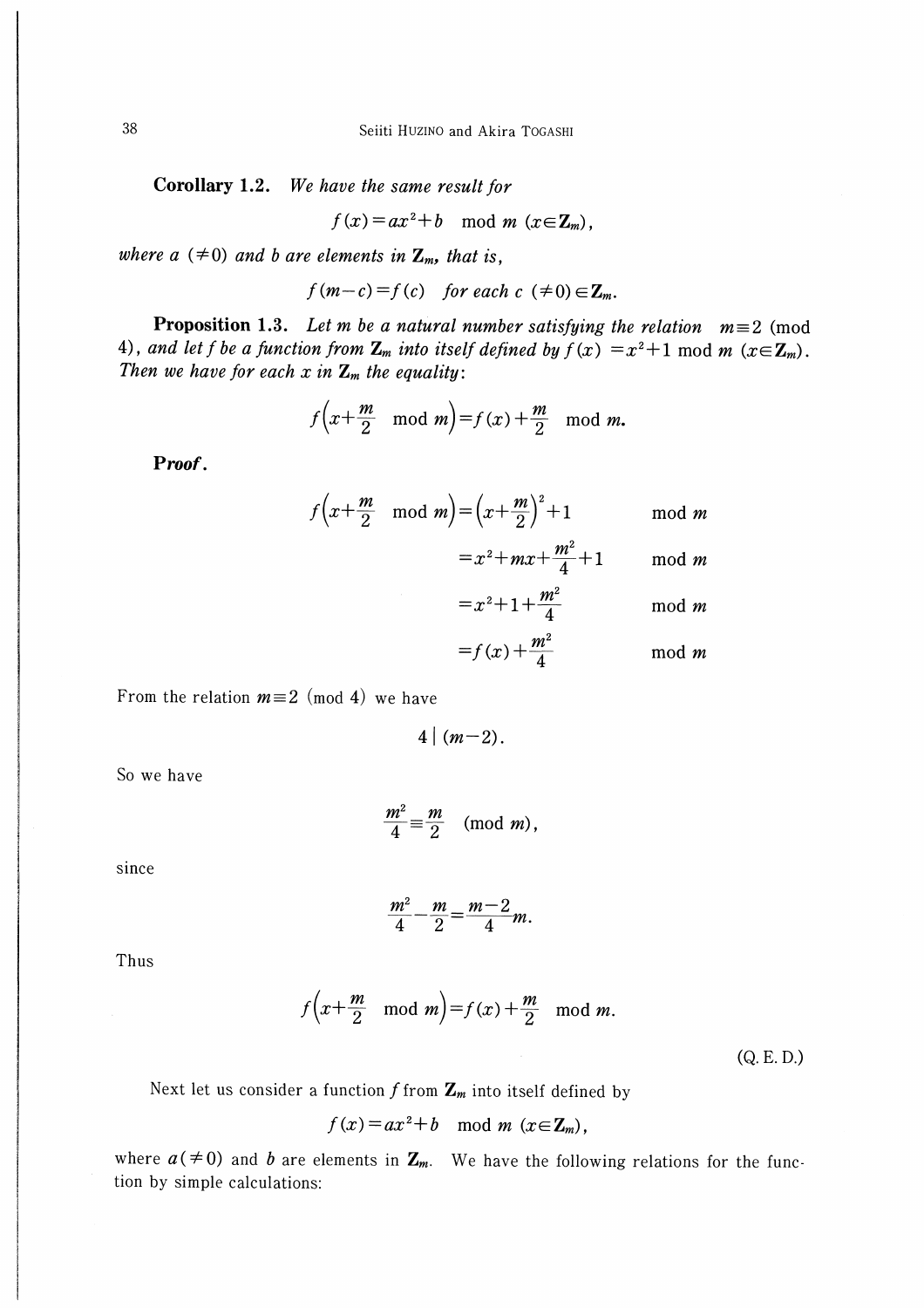1. If *m* satisfies the relation

$$
m\equiv 2\pmod 4,
$$

then we have for each x in  $\mathbf{Z}_m$ 

$$
f\left(x+\frac{m}{2} \mod m\right) = f(x) + \frac{am}{2} \pmod{m}.
$$

2. If  $\alpha$  and  $m$  satisfy the relation

$$
a \equiv 0 \pmod{2}
$$
 and  $m \equiv 2 \pmod{4}$ ,

then we have

$$
f\left(x+\frac{m}{2} \mod m\right)=f(x) \quad (x\in\mathbb{Z}_m).
$$

3. If m satisfies the relation  $m \equiv 0 \pmod{4}$ , then we have for each x in  $\mathbb{Z}_m$ 

$$
f\left(x+\frac{m}{2} \mod m\right) = f(x) \quad (x \in \mathbb{Z}_m).
$$

4. If a satisfies the relation  $a\equiv 0 \pmod{4}$ , then we have for each x in  $\mathbb{Z}_m$ 

$$
f\left(x + \frac{m}{2} \mod m\right) = f(x) \quad (x \in \mathbf{Z}_m).
$$
  
5. If the relation  $f\left(x + \frac{m}{2} \mod m\right) = f(x)$  holds, then  

$$
am \equiv 0 \pmod{4}
$$

From these relations we have the following propositions easily by simple calculations:

**Proposition 1.4.** Let f be a function from  $\mathbb{Z}_m$  into itself defined by  $f(x) = ax^2 + b$ mod m ( $x \in \mathbb{Z}_m$ ), where a and b are elements in  $\mathbb{Z}_m$ . Then the relation  $f(x+m/2)$ mod m)=f(x) (x∈**Z**<sub>m</sub>) holds if and only if m is an even number and am=0 (mod 4).

**Proposition 1.5.** Let f be the same function as in proposition 1.4. Then the relation  $f(x+m/2 \mod m)=f(x)+am/2 \mod m$   $(x\in\mathbb{Z}_m)$  holds if and only if m is an even number and  $a(m-2)\equiv 0 \pmod{4}$ .

### 2. The longest length of cycles and the longest length of transient paths of iteration graph of iteration scheme of modular type of higher order.

Let us consider the longest length of cycles (L.C.for short) and the longest length of transient paths (L.T.for short) of the iteration graph of the scheme  $P_{n,m,a}$ . We have the following theorem.

**Theorem 2.1.** Let  $m$  be a natural number such that

$$
m=p_1^{l_1}p_2^{l_2}\cdots p_k^{l_k},
$$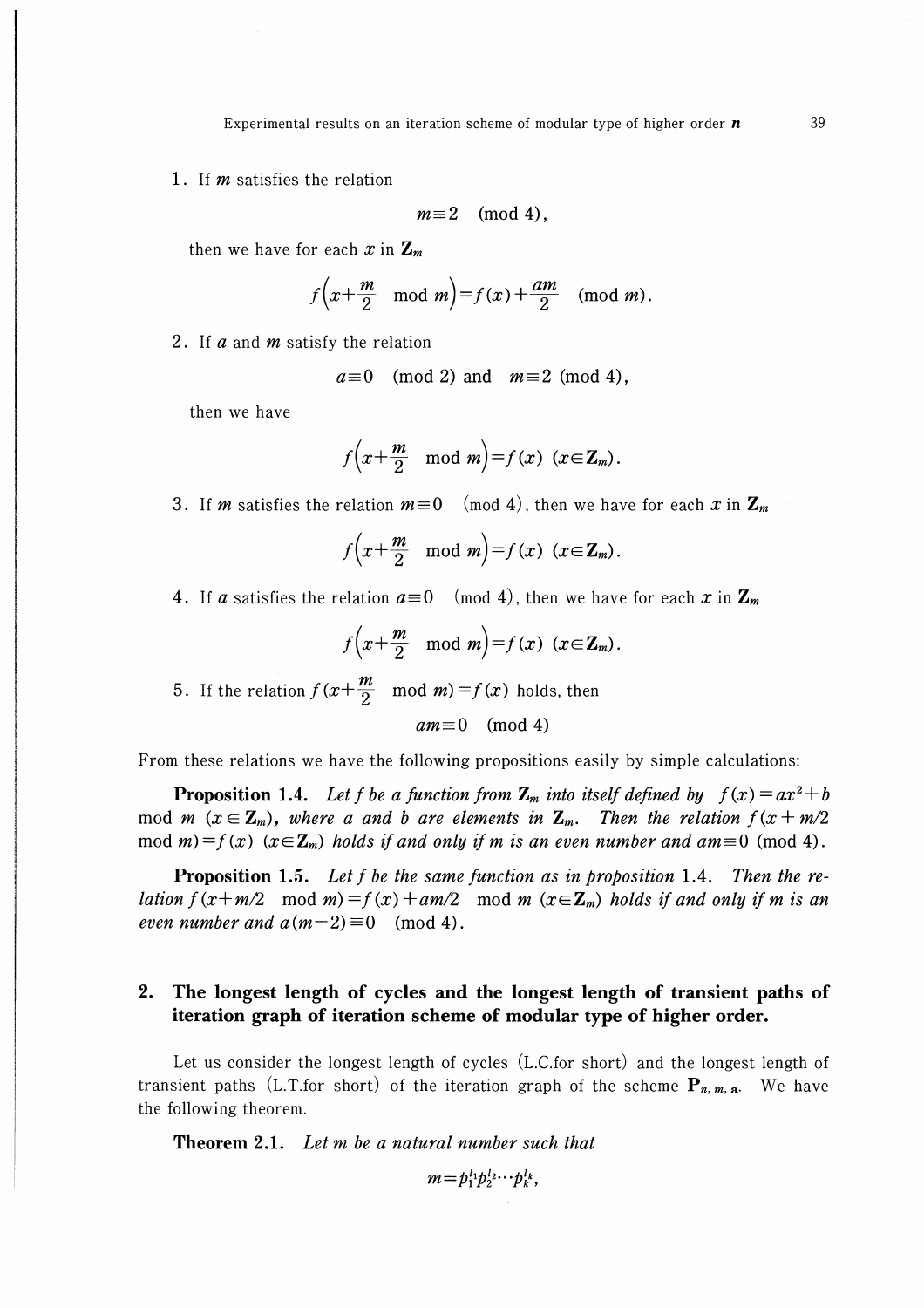where  $p_1, p_2, \dots, p_k$  are prime numbers such that  $p_1 < p_2 < \dots < p_k$ ,  $l_1, l_2, \dots, l_k$  are positive integers, and  $k$  is an integer greater than or equal to 2. Let  $m_j$  be a number such that  $m_i = p^{l_i}$  ( $i = 1, 2, \dots, k$ ). Let us construct the following iteration schemes:

$$
P_{n, m, a} = \langle Z_m, f \rangle,
$$
  
\n
$$
a = (a_0, a_1, \cdots, a_n) \in Z_m^{n+1},
$$
  
\n
$$
f(x) = \sum_{i=0}^n a_i x^{n-i} \mod m \ (x \in Z_m),
$$
  
\n
$$
P_{n, m_j, a_j} = \langle Z_{m_j}, f_j \rangle,
$$
  
\n
$$
a_j = (a_0^{(j)}, a_1^{(j)} \cdots, a_n^{(j)}) \in Z_{m_j}^{n+1},
$$
  
\n
$$
f_j(x) = \sum_{i=0}^n a_i^{(j)} x^{n-i} \mod m \ (x \in Z_{m_j}),
$$
  
\n
$$
(j=1,2,\cdots,k).
$$

Here assume that the numbers  $a_i^{(j)}$  satisfy the relations

$$
a_i \equiv a_i^{(j)}
$$
 (mod  $m_j$ )  
( $i=0,1,2,\dots,n; j=1, 2,\dots,k$ ).

Let  $l^*$  and  $l^*_j$  be the longest lengths of iteration graphs of the schemes  $P_{n,m,n}$  and  $P_{n,n}$  $_{m_i, a_j}$  respectively  $(j=1,2,\dots,k)$ . And let  $t^*$  and  $t_j^*$  be the longest lengths of transient path of iteration graphs of the above schemes  $P_{n, m, a}$  and  $P_{n, m, a}$   $(j = 1, 2, \dots, k)$ , respectively. Then we have

> $l^*$ =1.c.m.  $\{l_i^*\}_{i=1,2,\dots,k}$ . (l.c.m. means the least common multiple.)

and

$$
t^* = \max\{t_i^*\}_{i=1,2,\dots,k}
$$

**Proof.** We obtain easily the above conclusion from the definition of products of schemes and the result of main theorem in  $[1]$ .

 $(Q, E, D)$ 

**Example 2.1.** Consider the scheme

$$
\mathbf{P}_{2,150,(1,0,1)} = \langle \mathbf{Z}_{150}, f \rangle,
$$
  
where  $f(x) = x^2 + 1 \text{ mod } 150 \ (x \in \mathbf{Z}_{150}).$ 

From the iteration graph of the scheme (see appendix 2), we have

L.C. 
$$
(\mathbf{P}_{2,150,(1,0,1)})=6
$$
,

and

$$
L.T. (P_{2,150,(1,0,1)})=3.
$$

From the relation  $150 = 2 \times 3 \times 5^2$ , let us consider three schemes:

$$
\mathbf{P}_{2,2,(1,0,1)} = \langle \mathbf{Z}_2, f_1 \rangle, \mathbf{P}_{2,3,(1,0,1)} = \langle \mathbf{Z}_3, f_2 \rangle,
$$

and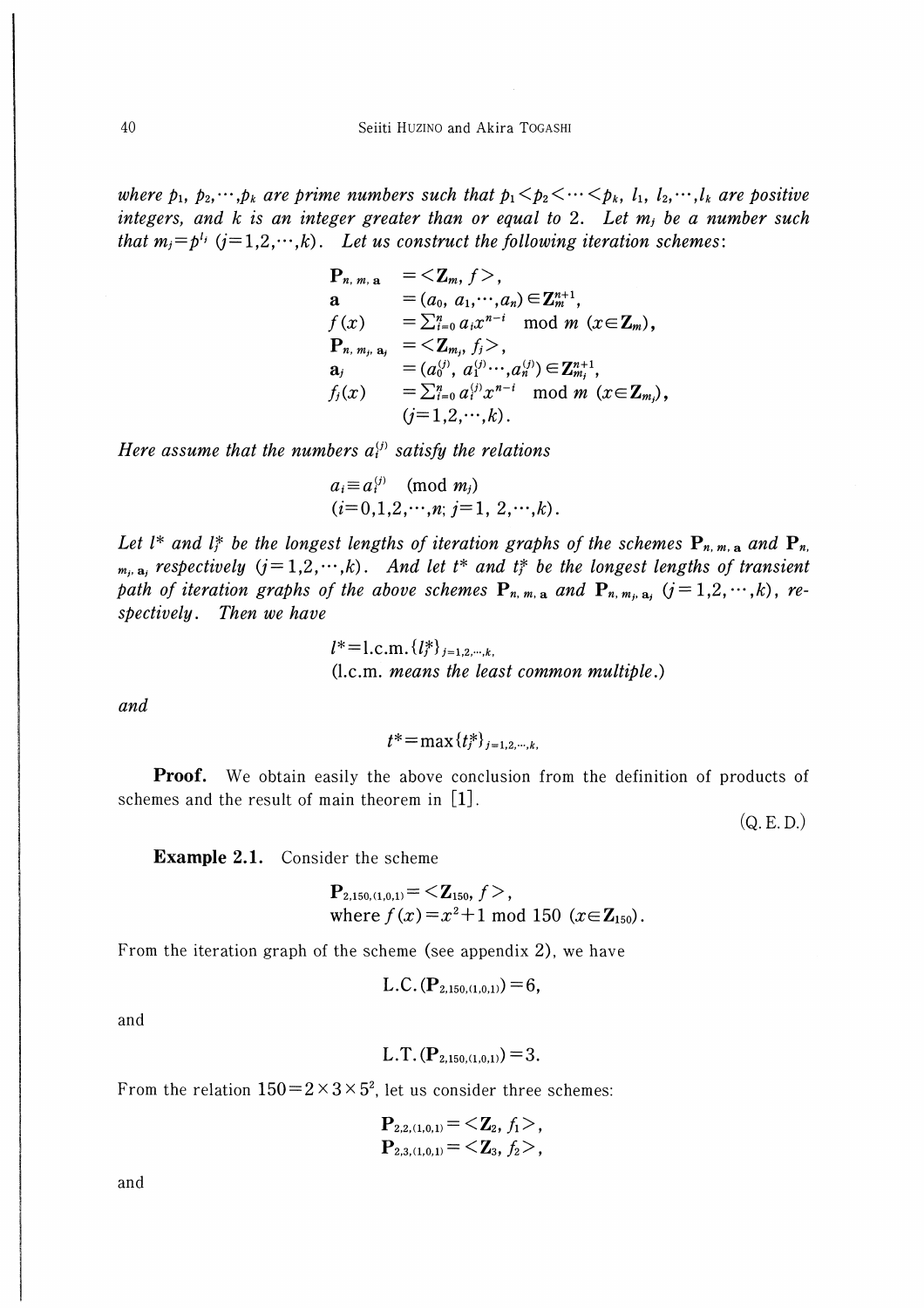$$
\mathbf{P}_{2,25,(1,0,1)} = \langle \mathbf{Z}_{25}, f_3 \rangle,
$$

where

$$
f_1(x) = x^2 + 1 \mod 2 \ (x \in \mathbb{Z}_2),
$$
  
 $f_2(x) = x^2 + 1 \mod 3 \ (x \in \mathbb{Z}_3),$ 

and

 $f_3(x) = x^2 + 1 \mod 25 \ (x \in \mathbb{Z}_{25}),$ 

The iteration graphs of these schemes are as follows:



Then

L.C. 
$$
(P_{2,2,(1,0,1)}) = 2
$$
, L.T.  $(P_{2,2,(1,0,1)}) = 0$ ,  
\nL.C.  $(P_{2,3,(1,0,1)}) = 1$ , L.T.  $(P_{2,3,(1,0,1)}) = 2$ ,  
\nL.C.  $(P_{2,25,(1,0,1)}) = 3$ , L.T.  $(P_{2,25,(1,0,1)}) = 3$ ,

Then we have from the theorem

L.C.(
$$
\mathbf{P}_{2,150,(1,0,1)}
$$
) = l.c.m. {2,1,3} = 6,

and

L.T.(
$$
\mathbf{P}_{2,150,(1,0,1)}
$$
) = max {0,2,3} = 3.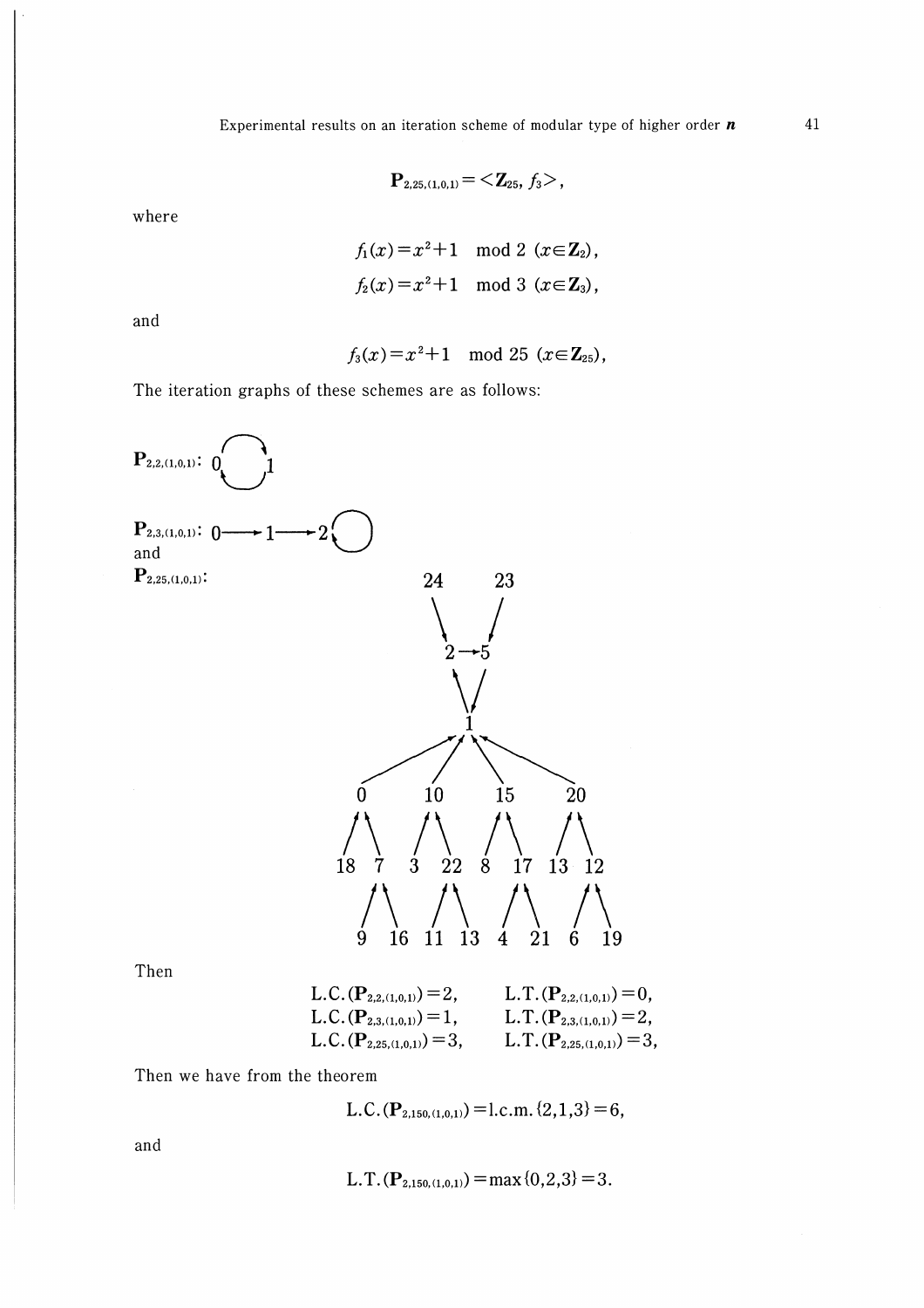The results corresponds to the values of the scheme  $P_{2,150,(1,0,1)}$ .

Example 2.2. In appendix 3 we show the table of values of L.C. and L.T. of the schemes  $P_{2,m,(1,0,1)}$ , where  $m=2(1)$  25 and the other particular values we compute.

Example 2.3. The longest length of cycles of the iteration graph of iteration scheme  $P_{2,111546435,(1,0,1)}$  is 12, since we have

 $111546435 = 3 \times 5 \times 7 \times 11 \times 13 \times 17 \times 19 \times 23$ 

and from the following table of L.C.'s and the theorem we get the result.

| m         | L.C.                    |
|-----------|-------------------------|
| 3         | 1                       |
| 5         | 3                       |
| 7         | 1                       |
| 11        | $\overline{c}$          |
| 13        | $\overline{\mathbf{4}}$ |
| 17        | 6                       |
| 19        | 1                       |
| 23        | $\overline{2}$          |
| 111546435 | 12                      |

Soweget

L.C. 
$$
(\mathbf{P}_{2,223092870,(1,0,1)})=12,
$$

since  $223092870=2 \times 111546435$  and

$$
L.C(P_{2,2,(1,0,1)})=2.
$$

**Remark.** It is essential to study the case when  $m$  is a power of prime number, e.g.,  $m=2^k,3^k,5^k,\cdots (k=1,2,\cdots).$ 

Examples of the case when  $m=2^6$  and  $m=2^7$  of the iteration graph of the scheme  $P_{2,m,(1,0,1)}$  are shown in appendix 4

We have the following results:

(a) L.C.(P<sub>2,2<sup>k</sup>,(1,0,0)</sub>) = 1 
$$
(k=1,2,\cdots)
$$
,  
\n(b) L.C.(P<sub>2,2<sup>k</sup>,(1,0,1)</sub>) = 2  $(k=1,2,\cdots)$ ,  
\n(c) L.C.(P<sub>2,2<sup>k</sup>,(1,1,0)</sub>) =  $\begin{cases} 1 & (k=1) \\ 2^{k-1} & (k=2,3,\cdots) \end{cases}$ ,  
\n(d) L.C.(P<sub>2,2<sup>k</sup>,(1,1,1)</sub>) = 2<sup>k-1</sup>  $(k=1,2,\cdots)$ ,

the proof of which follows from inductive reasoning for iteration graphs of these schemes.

#### References

 $[1]$  A. Togashi and S. Huzino, On the structure of iteration scheme of modular type of order  $n$ , this journal (1992).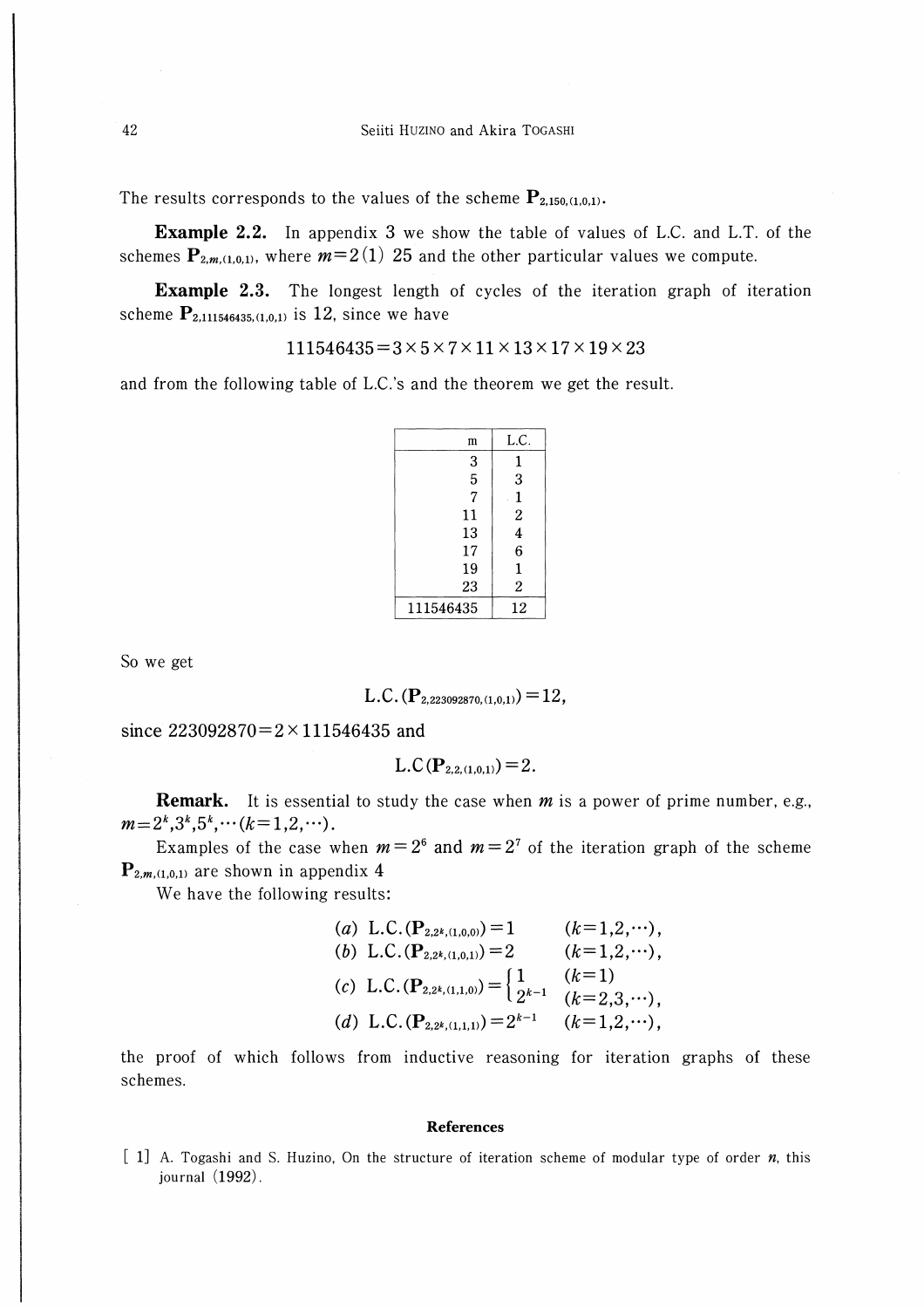## Appendix

 $\frac{1}{2}$ 





(c) The iteration graph of the case when  $f(x) = x^2 + 2 \mod 50 \ (x \in \mathbb{Z}_{50})$ 





 $45$ 

(d) The iteration graph of the case when  $f(x) = x^2 + 3 \mod 50 \ (x \in \mathbb{Z}_{50})$ 





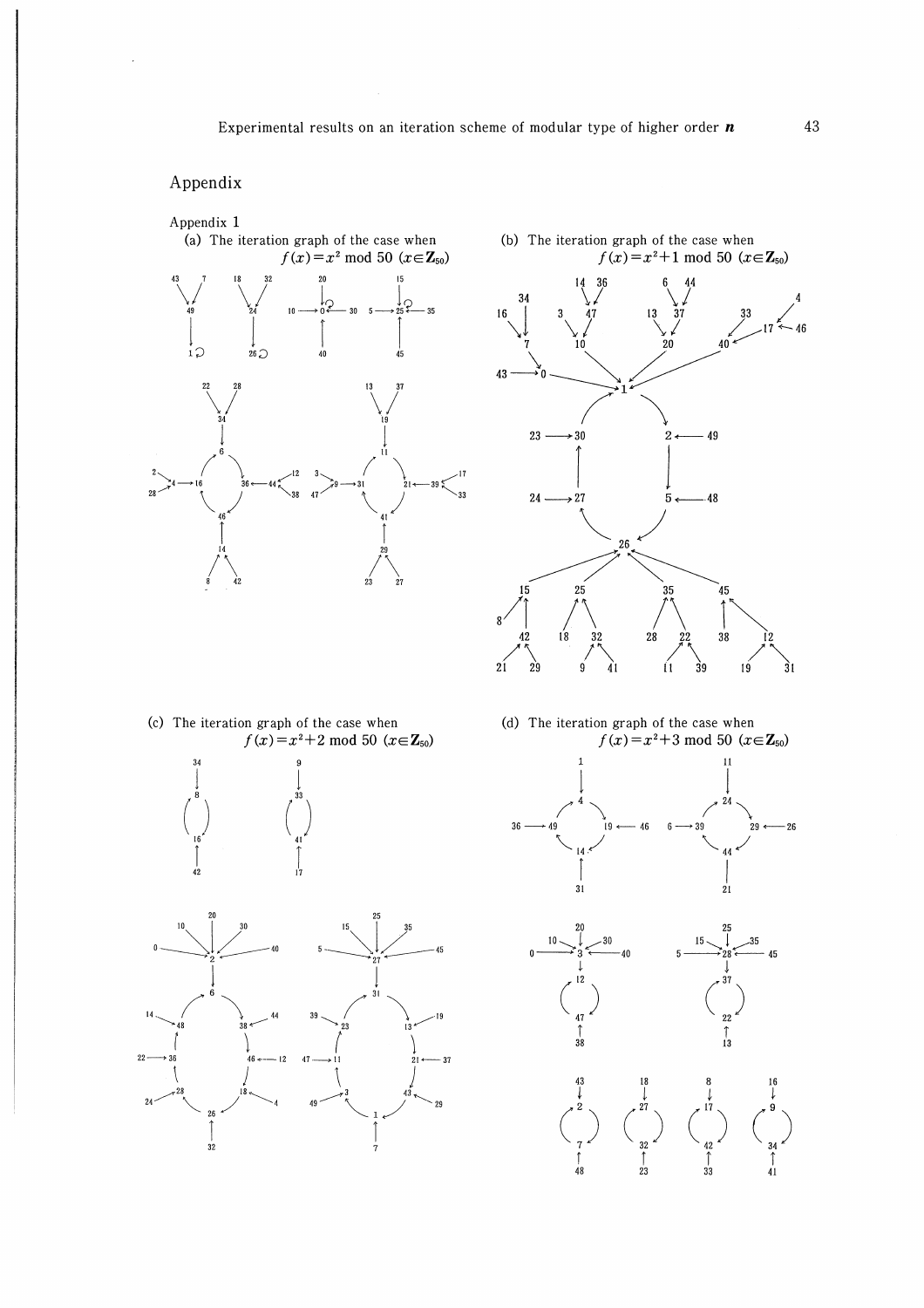$35$  $-41$ 

 $45$  $\int\limits_{21}^{1}$ 





### Appendix 2

 $20$ 

 $46$ 

The iteration graph of the case when  $f(x)=x^2+1$  mod 150 ( $x \in \mathbb{Z}_{150}$ )

 $-44$ 



Appendix 3

The table of values of L.C. and L.T. of schemes  $\mathbf{P}_{2,m,(1,0,1)}$ 

| m                                                                                          | L. C.                                                                            | L. T.                |
|--------------------------------------------------------------------------------------------|----------------------------------------------------------------------------------|----------------------|
| $\begin{array}{c}\n2 \\ 3 \\ 4 \\ 5\n\end{array}$                                          | $\begin{smallmatrix}2\1\2\3\end{smallmatrix}$                                    | 0211                 |
| 67890                                                                                      | $\begin{smallmatrix}2&&1\2&3&3\6&2&3\end{smallmatrix}$                           | 2321                 |
| $\mathbf{11}$<br>12<br>13<br>14<br>15                                                      | 2242                                                                             | $422$<br>$23$<br>$2$ |
| 16<br>17<br>18<br>19<br>20                                                                 | $266$<br>$616$                                                                   | 33271                |
| 21<br>22<br>23<br>24<br>25                                                                 | $1222$<br>$23$                                                                   | 34623                |
| 27<br>30<br>32<br>35<br>64<br>70<br>$\begin{array}{c} 81 \\ 121 \\ 125 \\ 128 \end{array}$ | $\begin{array}{c} 3 \\ 6 \\ 2 \\ 3 \\ 2 \\ 6 \\ 9 \\ 2 \\ 3 \\ 2 \\ \end{array}$ | 2233432465           |

 $14$